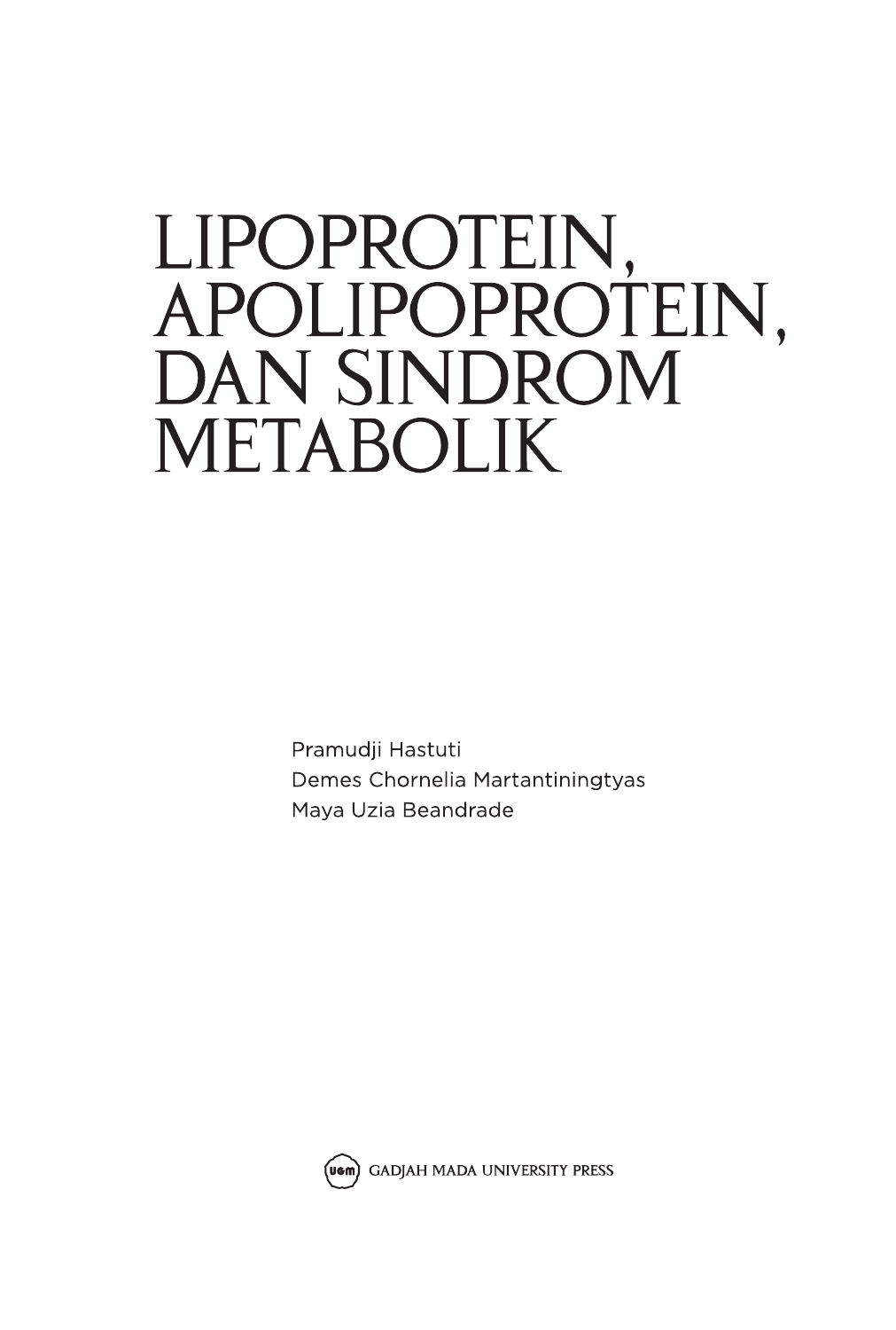#### KATA PENGANTAR

**DENGAN mengucapkan puji syukur ke hadirat Tuhan Yang Mahakudus, kami dapat mempersembahkan buku yang berjudul** *Lipoprotein***, Apolipoprotein, dan Sindrom Metabolik. Lipoprotein mempunyai** kami dapat mempersembahkan buku yang berjudul *Lipoprotein, Apolipoprotein, dan Sindrom Metabolik*. Lipoprotein mempunyai peran sangat penting dalam mengangkut lemak di dalam darah. Fungsi apoprotein atau apolipoprotein dalam lipoprotein mempunyai beberapa fungsi, di antaranya sebagai ligan untuk pengenalan ke reseptor, mempertahankan struktur molekul, dan sebagai aktivator enzim. Oleh karena itu, adanya mutasi atau polimorfisme pada apolipoprotein akan menyababkan fungsi pengangkutan lemak terganggu. Adanya gangguan dalam transportasi lipid dalam darah merupakan risiko timbulnya penyakit, terutama sindrom metabolik, yaitu adanya gangguan pada tekanan darah, obesitas, dislipidemia terutama turunnya kadar HDL, dan meningkatkan kadar kolesterol. LDL dan trigliserida sebagai penyebab penyakit diabetes melitus, jantung, maupun strok dan beberapa jenis kanker.

Dalam buku ini disajikan beberapa hasil penelitian yang berhubungan dengan variasi beberapa gena sebagai faktor risiko terjadinya obesitas dan sindrom metabolik. Semoga buku ini dapat digunakan sebagai dasar untuk peneliti berikutnya yang berhubungan dengan sindrom metabolik.

Buku ini tentunya masih banyak kekurangannya, baik dalam tata tulis maupun materi yang disampaikan. Oleh karena itu, jika terdapat kritik dan saran dari pembaca yang budiman, dengan senang hati penulis akan menerima dengan tangan terbuka.

> Tim Penulis Oktober 2020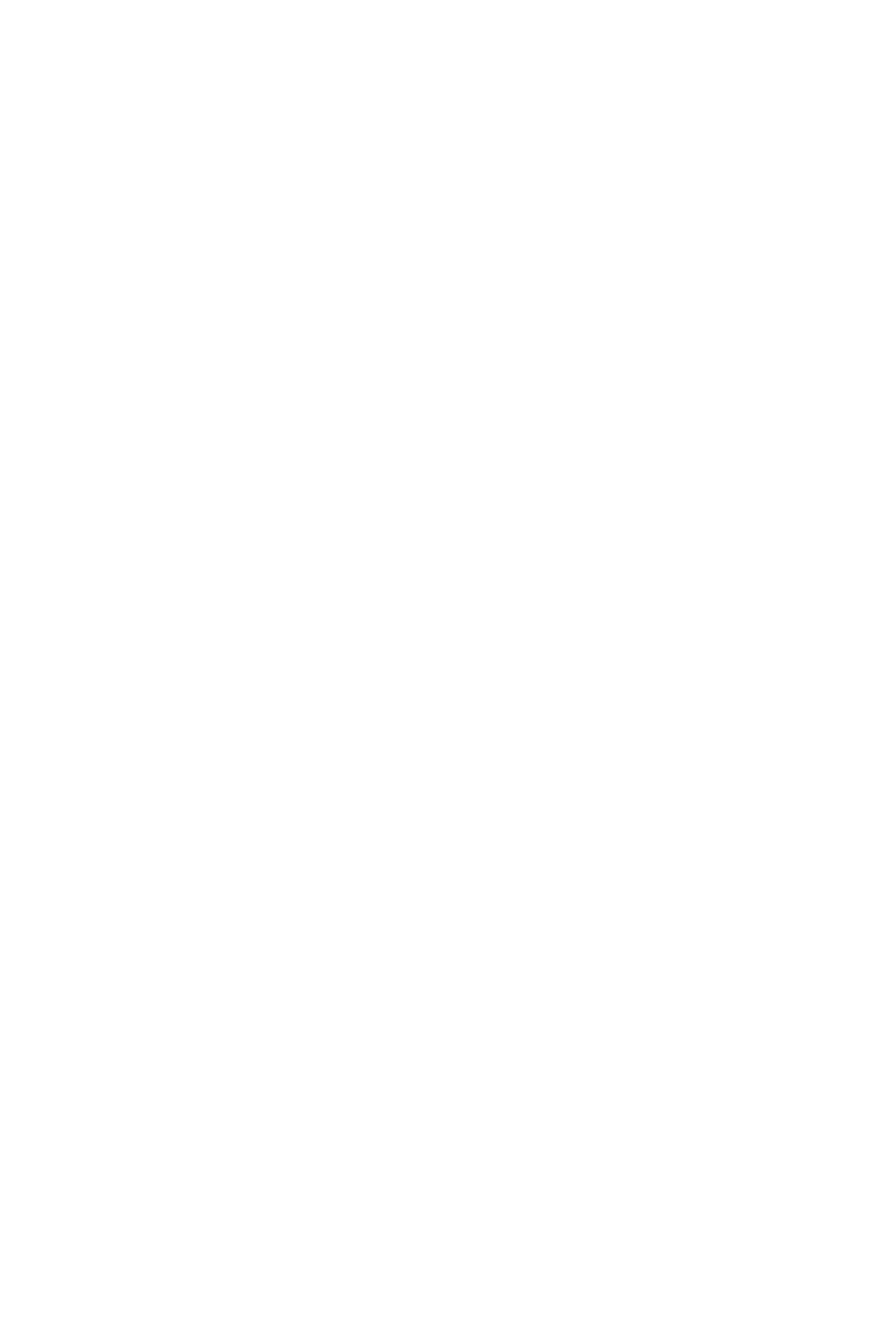### DAFTAR SINGKATAN

- 12-HETE = *12-hydroxyeicosatetranoiceicosanoic acid*
- A2MR = *alpha 2- macroglobulin*
- AACE = American Association of Clinical Endocrinologists
- ABCAI = ATP *binding cassette* AI
- ABCGI = ATP *binding cassette* GI
- ADA = American Diabetes Association
- ADMA = *asymetric dimethyl arginine*
- ADRB = *adrenoceptor beta*
- AGRP =*agouti-related peptide*
- AngII = angiotensin II
- Apo = apolipoprotein
- ARB = *angiotensin receptor blockers*
- ARC = *arcuate nucleus*
- ASCVD = *atherosclerotic cardiovascular disease*
- ATII = angiotensin II
- ATP = *adenosine tri phosphate*
- BA = *bile acid*
- BH4 = *tetra hydrobiopterine*
- CAD = *coronary artery disease*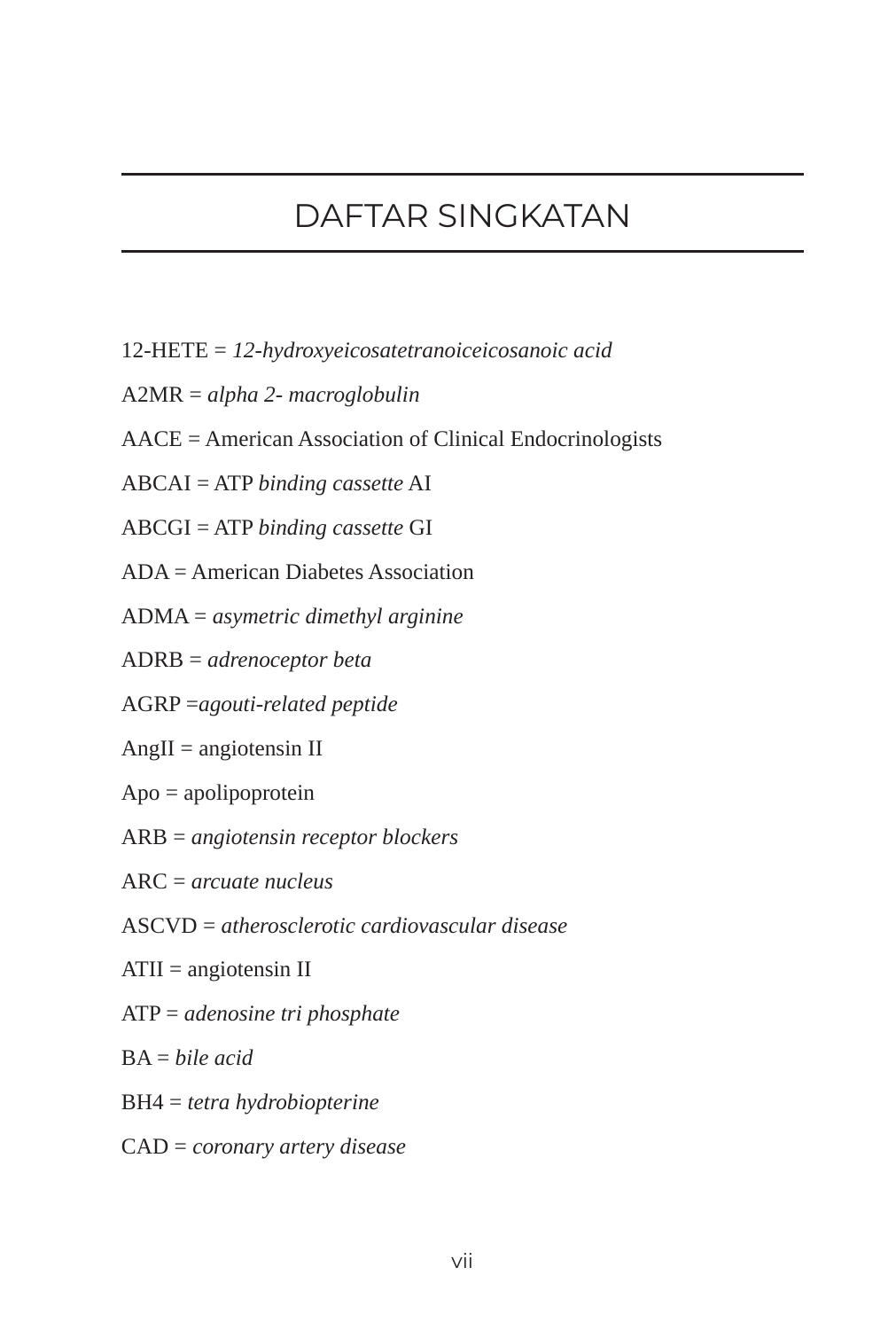CART = *cocaine and amphetamine-regulated transcript*

- CDC = Center for Disease Control and Prevention
- CE = *cholesterol ester*
- CER = *ceramide*
- CETP = *cholesteryl ester transfer protein*
- CKD = *chronic kidney disease*
- CLU = *clusterin*
- CMC = *critical micellar concentration*
- COLEC12 = *collectin subfamily member 12*
- CRP = *c-reactive protein*
- CVD = *cardiovascular disease*
- DAG = *diacyl glycerol*
- DASH = *dietary approach to stop hypertension*
- DMT2 = diabetes melitus tipe 2
- EC = *esterified cholesterol*
- ECE = *endothelin converting enzyme*
- EDHF = *endothelium-derived-hypopolarizion factor*
- EET = *epoxy-eicosatrienoic acid*
- EGIR = European Group for Study of Insulin Resistance
- ENPP = *ectoenzyme nucleotide pyrophosphatase phosphodiesterase*
- ETRA = *endothelin receptor type A*
- ETRB = *endothelin receptor type B*
- FABP = *fatty acid binding protein*
- FAT = *fatty acid translocase*
- FA-CoA = *fatty acyl-coenzyme A*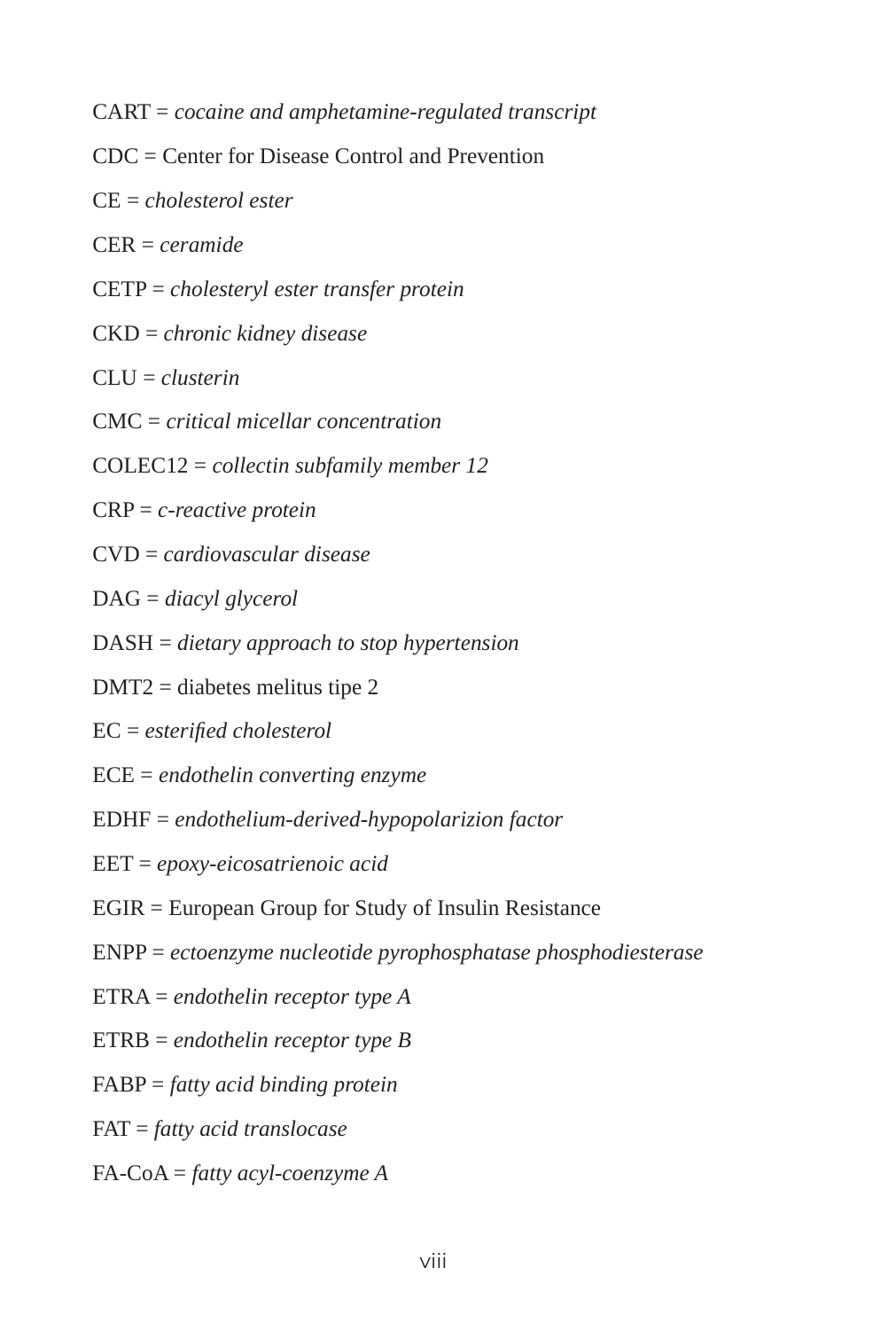FAD = *flavin adenine dinucleotide*

FATP 4 = *fatty acid-transport protein 4*

FBG = *fasting blood glucose*

FC = *free cholesterol*

- FDA = Food and Drug Administration
- FFA = *free fatty acid*
- FTO = *fat mass and obesity-association*
- FMN = *flavin mononucleotide*
- GH = *growth hormone*
- GHRL = *ghrelin*
- GLUT = *glucose transporter type 4*
- GOAT = *ghrelin –O-acyl transferase*
- GRS = *genetic risk score*
- HCR = *hepatic control region*
- HDL = *high density lipoprotein*
- HOMA-IR = *homeotatic model assessment of insulin resistance*.
- IDF = International Diabetes Federation
- IDL = *intermediate density lipoprotein*
- IFG = *impaired fasting glucose*
- IGT = *impaired glucose tolerance*
- $IL-6$  = interleukin-6
- $IMT = indeks$  massa tubuh
- IRS = *insulin receptor substrate*
- JNCVII = Joint National Committe VII
- LCAT = *lecithin cholesterol acyl transferase*
- LDL = *low density lipoprotein*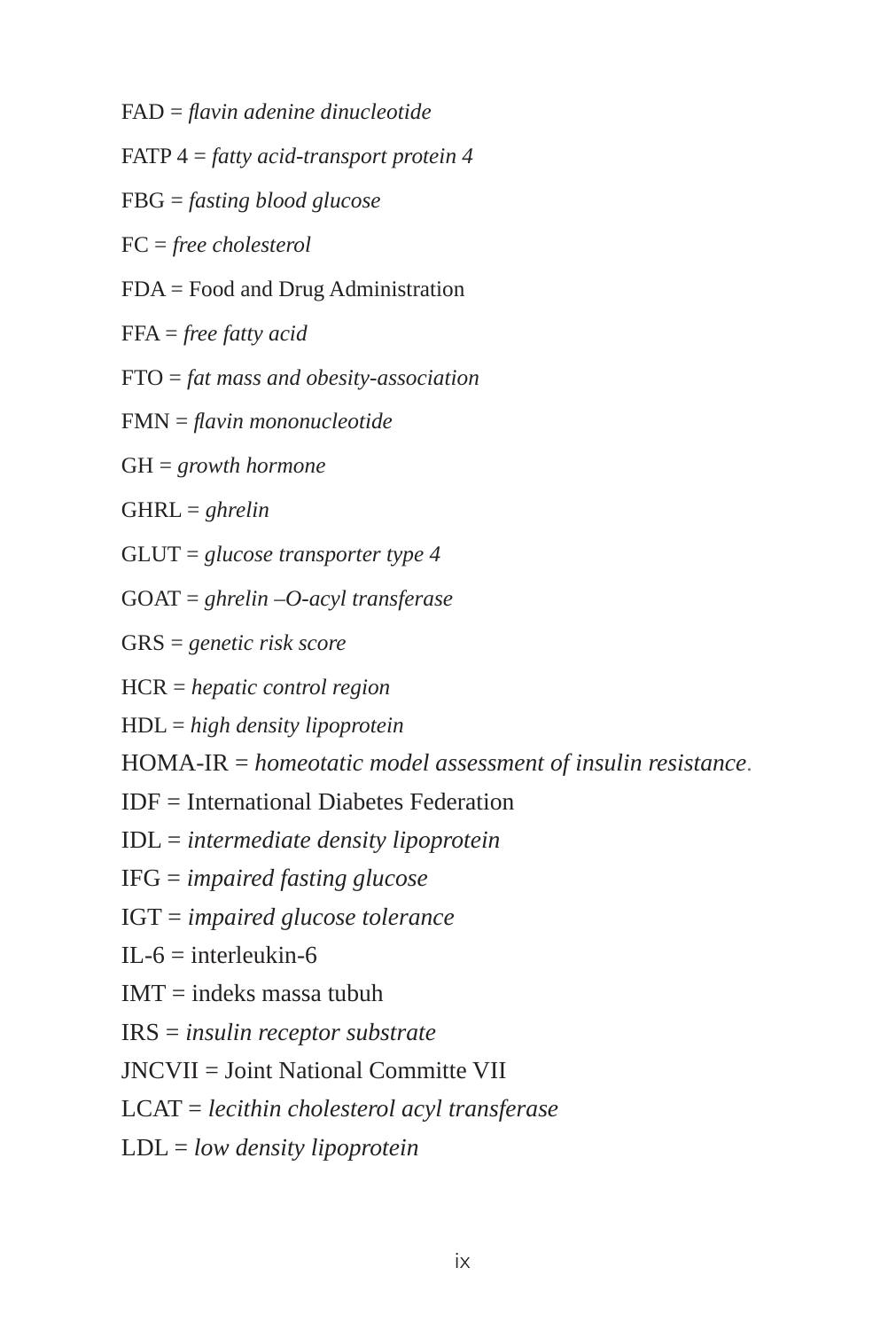LDLR = *low density lipoprotein receptor*

LIPC = lipoprotein lipase C

Liso-PC = *liso-phophatidile choline*

 $Lp = lipoprotein$ 

 $LP =$  lingkar pinggang

LPL = *lipoprotein lipase*

LRP = LDL *receptor protein*

MAP = *mitogen-activated protein kinase*

MAG = *monoacyl glycerol*

MARCO = *macrophage receptor with collagenous structure*

MC4R= *melanocortin4 receptor*

MCP-1 = *monocyte chemoattractant protein-1*

MEGF = *multiple epidermal growth factor*

MI = *myocard infark*

- NCEP-ATP III = *National Cholesterol Education Programme-Adult Treatment Panel III*
- NHANES = *National Health and Nutrition Examination Survey*

NMR = *nuclear magnetic resonance*

NO = *nitric oxyde*

NPC = *Niemann Pick Type C*

NPY = neuropeptide Y

oxLp = *oxidized lipoprotein*

PAGE = *polyacrylamide gel electrophoresis*

PAI-1 = *plasminogen activator inhibitor-1*

PDGFR = *platelet-derived growth factor receptor*

PE = *phosphatidyl ethanolamine*

PGI = *prostaglandin I*

PI3K = *phosphatidil inositol 3 kinase*

PKA = protein kinase A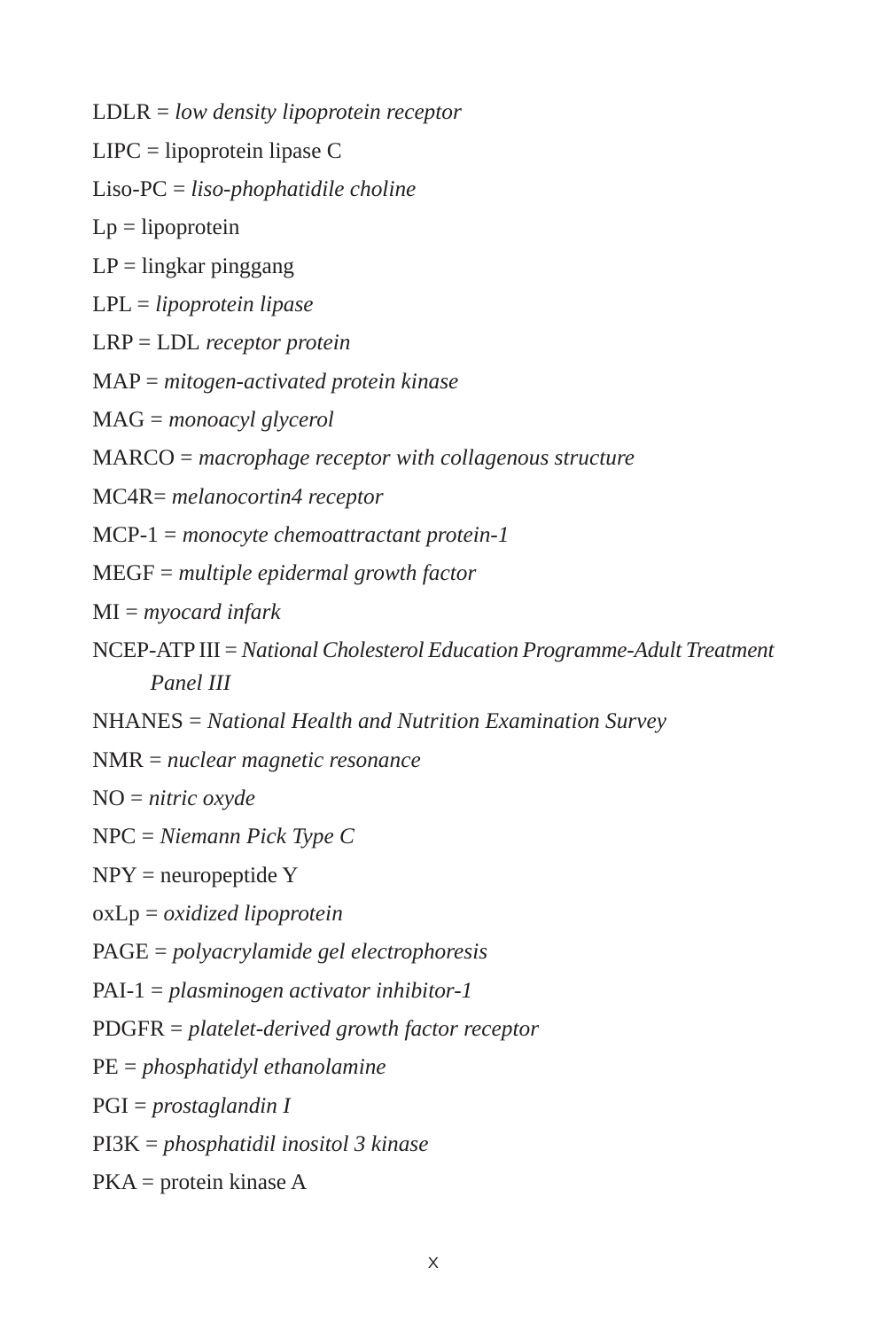PJK = penyakit jatung koroner

PLTP = *phopholipase transfer protein*

PL = *phospholipid*

PM = *plasma membrane*

POMC = *pro-opiomelanocortin*

PON = *paraoxonase*

PPARα = *peroxisome proliferator activated receptor* α

PUFA = *polyunsaturated fatty acid*

RAAS = *renin angiotensin aldosterone system*

RBP = *retinol binding protein*

RCT = *reverse cholesterol transport*

RETN = *resistin*

ROS = *radical oxygen species*

RXR = *retinoid X receptor*

SCARA = *scavenger receptor class A*

SCARB1 = *scavenger receptor class B1*

SD = *space of Disse* 

sdLDL = *small dense LDL*

sICAM = *soluble intercellular cell adhesion molecule*

SNP = *single nucleotide polymorphism*

SOR = *sortilin related receptor*

SRBI = *scavenger receptor class B I*

sVCAM = *soluble-vascular cell adhesion molecule*

TAG = *triacylglycerol*

TCF7L2 = *transcription factor 7-like 2*

TLR =*toll-like receptor*

TNFα = *tumor necrosis factor* α

TRL = *triglyceride-rich lipoprotein*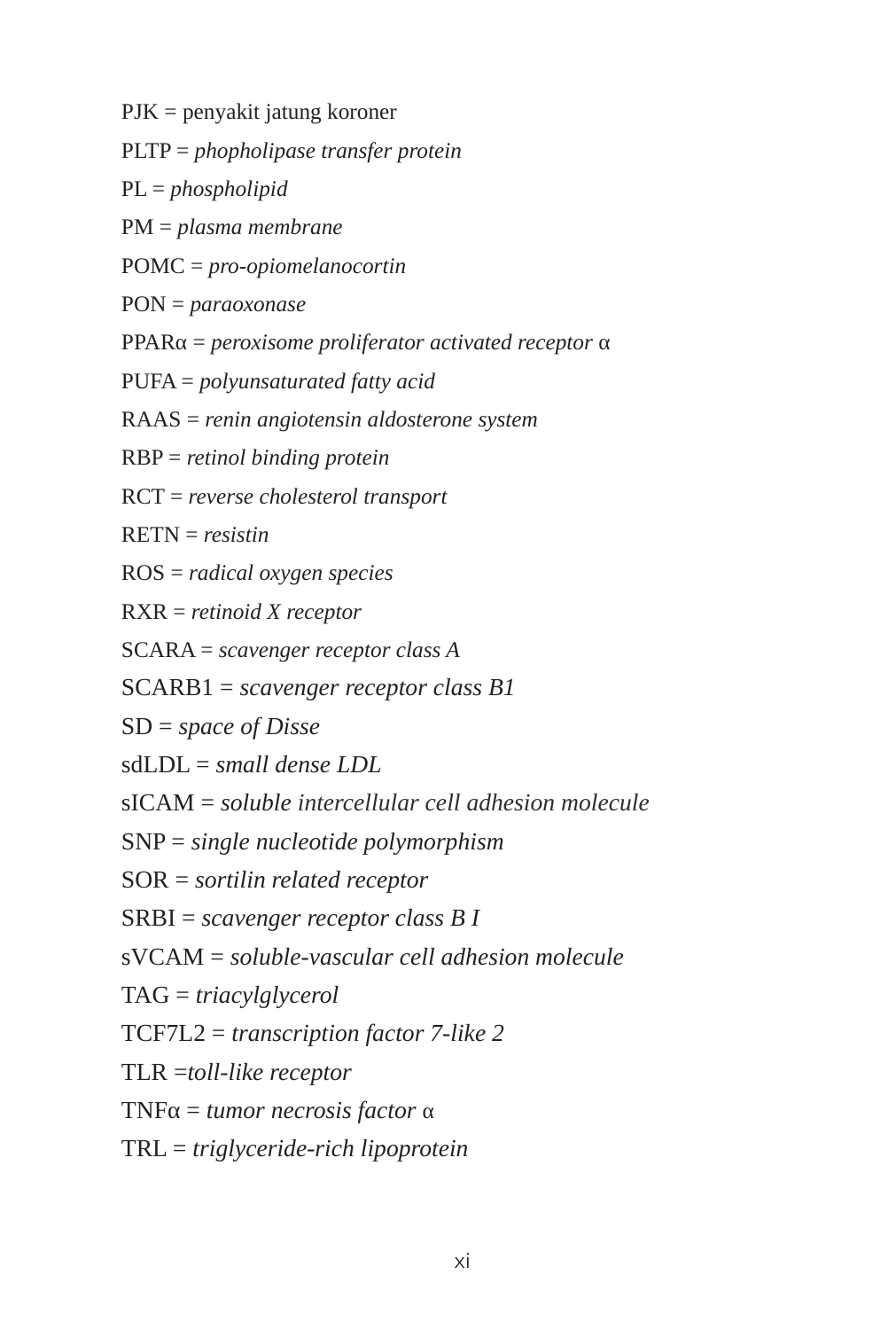UCP = *uncoupling protein* VLDL = *very low density lipoprotein* VSMC = *vascular smooth muscle cells* vWF = *von Willebrand factor*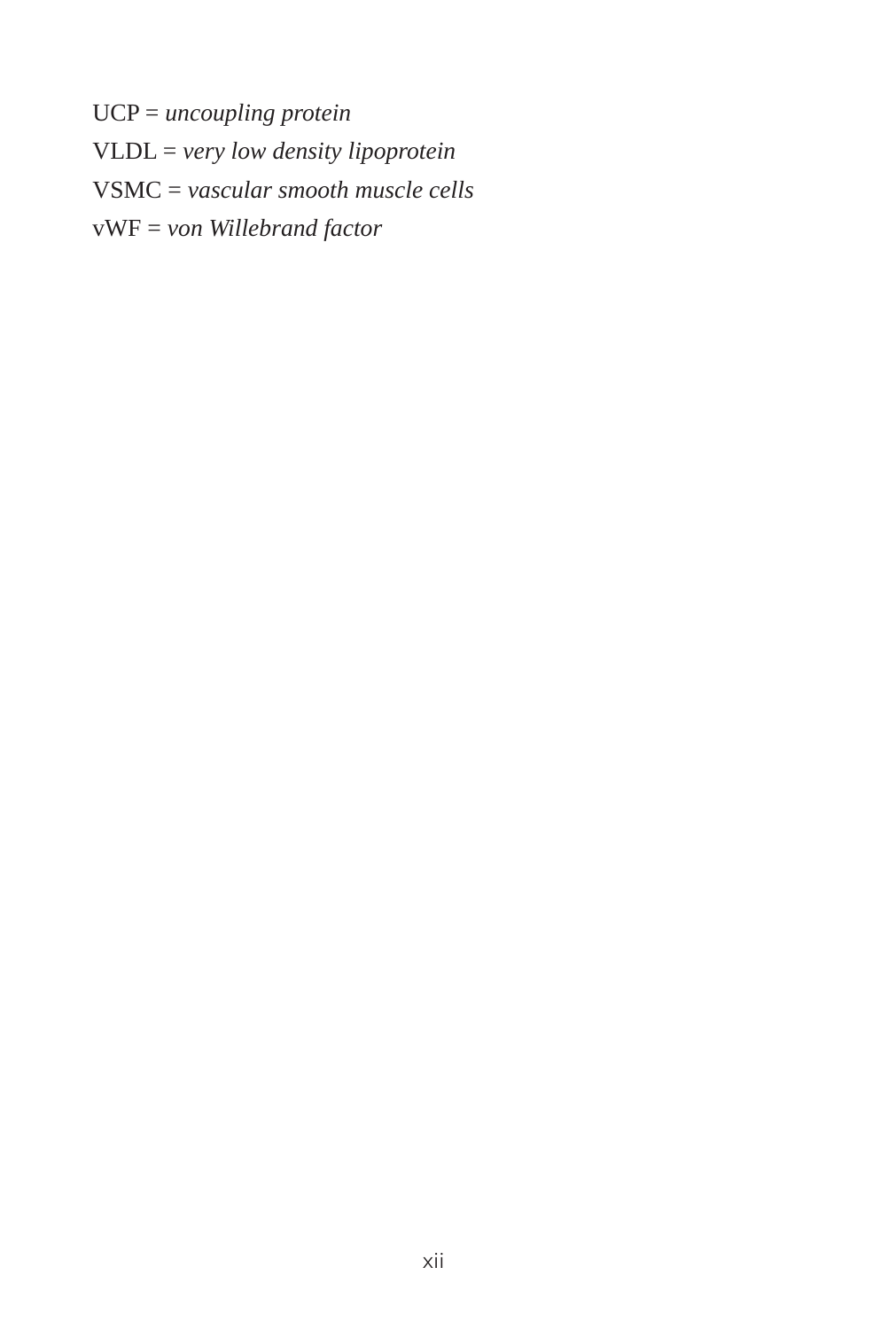## **DAFTAR ISI**

|             |     |                                              | $\overline{\mathbf{V}}$ |
|-------------|-----|----------------------------------------------|-------------------------|
|             |     |                                              | vii                     |
|             |     |                                              | xii                     |
|             |     |                                              | XV                      |
|             |     |                                              | xvi                     |
| <b>BABI</b> |     |                                              | $\mathbf{1}$            |
| BAB II      |     |                                              | 5                       |
|             | 2.1 |                                              | 5                       |
|             | 2.2 |                                              | 5                       |
|             | 2.3 | Klasifikasi Lipoprotein Berdasarkan Densitas | 7                       |
|             | 2.4 |                                              | 29                      |
|             | 2.5 |                                              | 31                      |
| BAB III     |     |                                              | 35                      |
|             | 3.1 |                                              | 35                      |
|             | 3.2 |                                              | 42                      |
|             | 3.3 |                                              | 45                      |
|             | 3.4 |                                              | 49                      |
|             | 3.5 |                                              | 51                      |
|             | 3.6 |                                              | 55                      |
|             | 3.7 |                                              | 56                      |
|             | 3.8 |                                              | 56                      |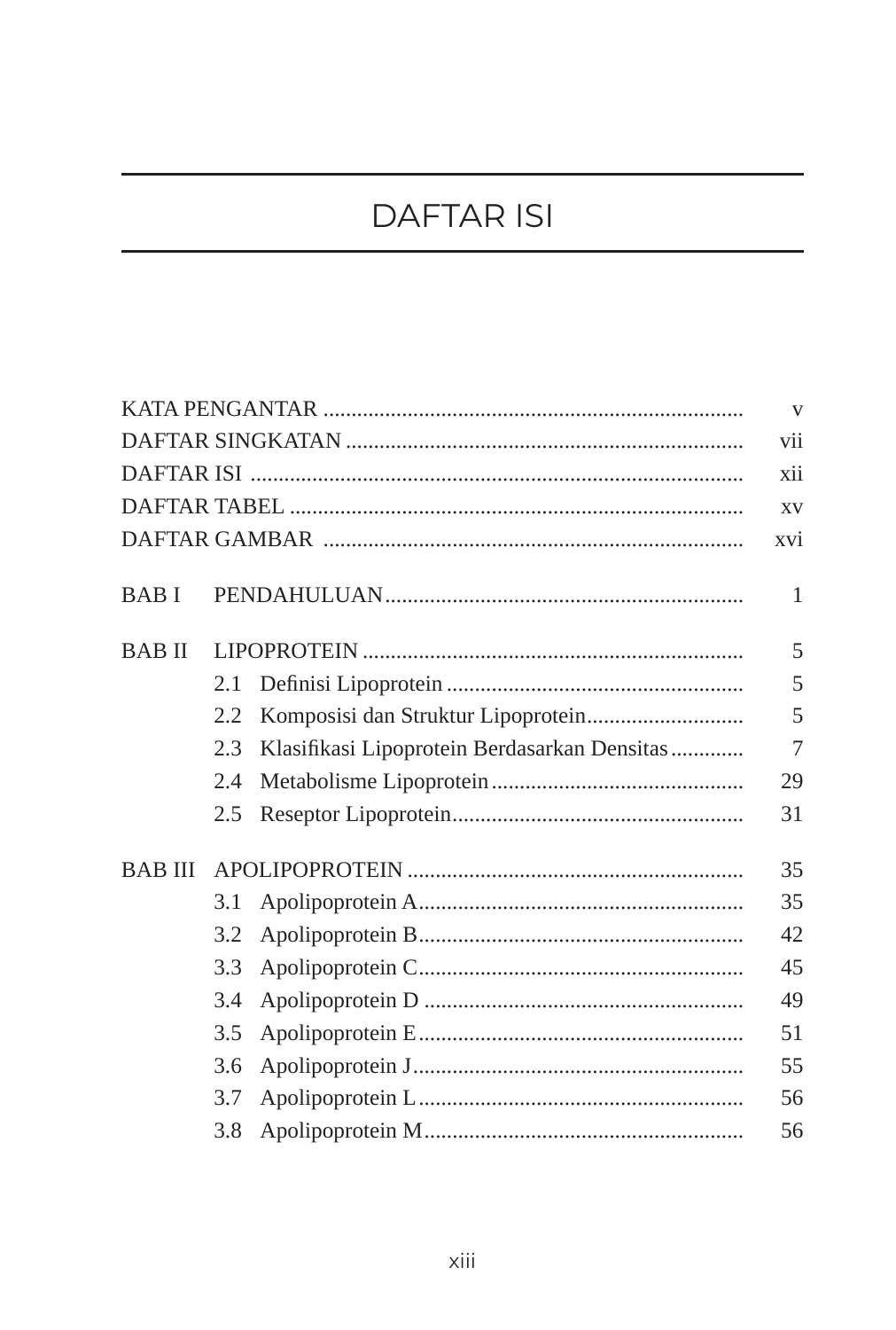| BAB IV |     |                                               | 59  |
|--------|-----|-----------------------------------------------|-----|
|        | 4.1 |                                               | 59  |
|        | 4.2 |                                               | 60  |
|        | 4.3 |                                               | 63  |
|        | 4.4 |                                               | 64  |
|        | 4.5 | Variasi Genetik yang Berkaitan dengan Sindrom |     |
|        |     |                                               | 73  |
| BAB V  |     | PENATALAKSANAAN SINDROM METABOLIK             | 97  |
|        | 5.1 |                                               | 98  |
|        | 5.2 |                                               | 101 |
|        | 5.3 |                                               | 105 |
|        | 5.4 |                                               | 108 |
|        | 5.5 |                                               | 112 |
|        | 5.6 |                                               | 112 |
|        | 5.7 |                                               | 113 |
|        |     |                                               | 117 |
|        |     |                                               | 127 |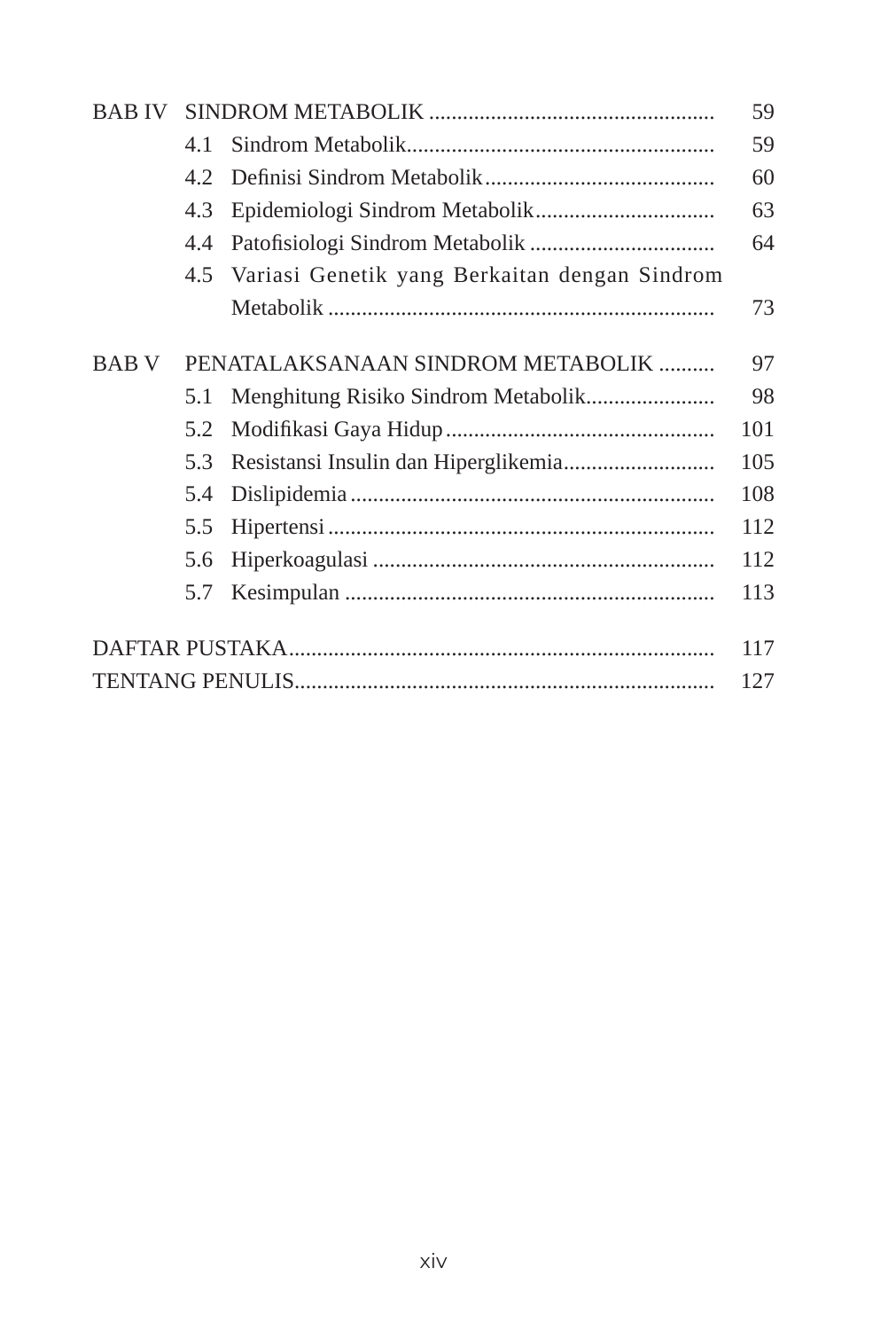## DAFTAR TABEL

| Tabel 1.1 |                                                          | 8   |
|-----------|----------------------------------------------------------|-----|
| Tabel 1.2 |                                                          | 8   |
| Tabel 3.1 |                                                          | 52  |
| Tabel 4.1 | Kriteria diagnostik klinis sindrom metabolik             | 61  |
| Tabel 4.2 | Hubungan jenis kelamin terhadap lingkar pinggang         | 63  |
| Tabel 5.1 | Skor risiko Framingham dan kemungkinan risiko penyakit   |     |
|           | kardiovaskular dalam jangka waktu 10 tahun ke depan pada |     |
|           |                                                          | 99  |
| Tabel 5.2 | Contoh diet yang baik untuk penderita sindrom            |     |
|           |                                                          | 103 |
|           |                                                          |     |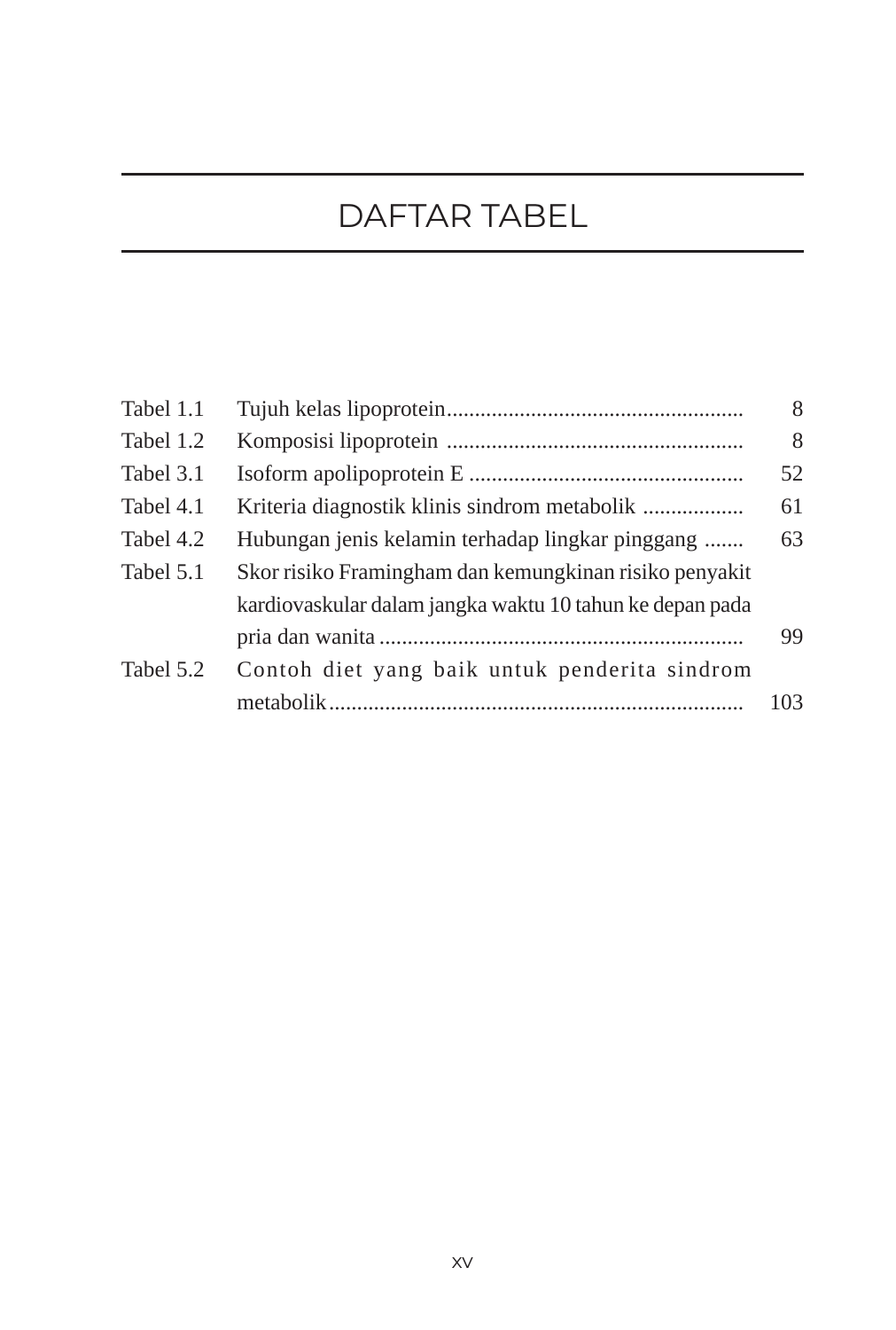### DAFTAR GAMBAR

| Gambar 2.1   |                                                      | 6  |
|--------------|------------------------------------------------------|----|
| Gambar 2.2   | Struktur lipid penyusun lipoprotein plasma           | 7  |
| Gambar 2.3   | Ukuran relatif lipoprotein plasma berdasarkan        |    |
|              |                                                      | 9  |
| Gambar 2.4   | Transpor lipid diet melalui kilomikron               | 10 |
| Gambar 2.5.  | Absorpsi lipid dari makanan dan konversinya menjadi  |    |
|              |                                                      | 12 |
| Gambar 2.6.  |                                                      | 15 |
| Gambar 2.7   | Metabolisme VLDL dan perubahan VLDL menjadi LDL      |    |
|              |                                                      | 17 |
| Gambar 2.8   | Mekanisme sisa kolesterol menyebabkan                |    |
|              |                                                      | 18 |
| Gambar 2.9   |                                                      | 21 |
| Gambar 2.10  |                                                      | 23 |
| Gambar 2.11  |                                                      | 24 |
| Gambar 2.12  |                                                      | 25 |
| Gambar 2.13. | Jalur pengambilan HDL-C oleh hepar                   | 27 |
| Gambar 2.14. | Skema jalur endogen dan eksogen metabolisme          |    |
|              |                                                      | 30 |
| Gambar 3.1   |                                                      | 36 |
| Gambar 3.2   | Lokasi sitogenik ApoA-I 11q23.3, pada lengan panjang |    |
|              |                                                      | 37 |
| Gambar 3.3   | Struktur protein apolipoprotein A-II manusia         | 38 |
| Gambar 3.4   | Struktur protein apolipoprotein IV manusia           | 40 |